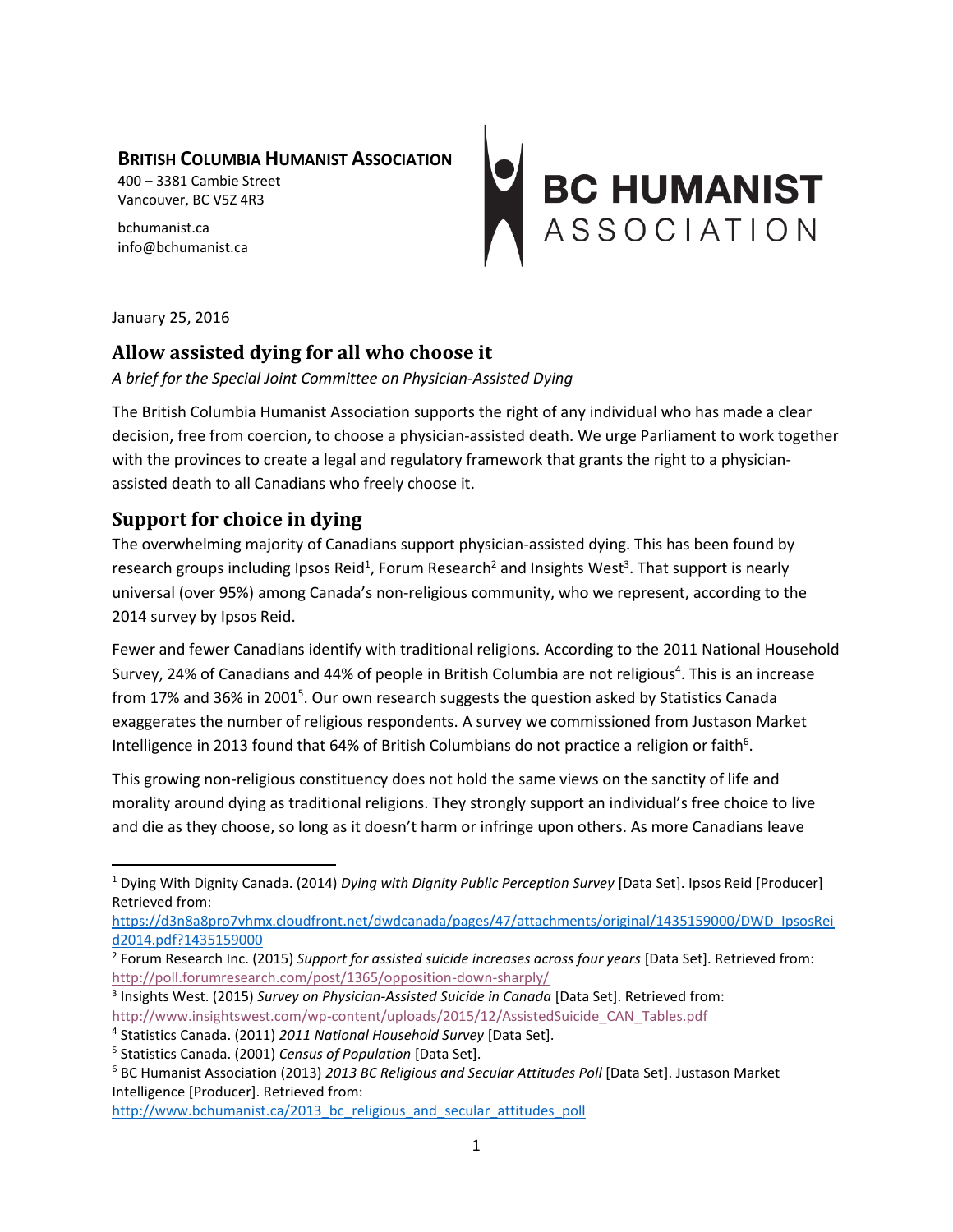traditional religious identities behind, they are increasingly demanding greater liberty to choose how and when they die.

While a number of religious organizations who are dogmatically opposed to physician-assisted dying have spoken out on these issues<sup>7</sup>, these Bishops, Ministers and clergy are offside, not just of Canadians in general, but of the men and women in the pews of their own churches. According to the Ipsos Reid survey, 80% of Christians and 83% of Catholics support assisted dying. Religious Canadians overwhelmingly reject the arguments of their supposed moral leaders and agree that Canadians should have the right to choose an assisted death.

# **Minimal eligibility criteria**

We support legislation to give all Canadians the right to freely choose a physician-assisted death. We do not believe there is a strong moral case to limit access just to those who have "a grievous and irremediable medical condition (including an illness, disease or disability) that causes enduring suffering that is intolerable to the individual in the circumstances of his or her condition," as in the Supreme Court of Canada's decision in *Carter v Canada 2015<sup>8</sup>* . We agree with Professor Jocelyn Downie<sup>9</sup> and Hadi Karsoho<sup>10</sup> who have characterized the *Carter* decision as "a floor and not a ceiling" and we encourage Parliament to use this opportunity to craft legislation that makes Canada a world-leader in end of life options.

Anyone mature enough, regardless of age, to give an informed and voluntary consent should be free to choose a physician-assisted death. It is the right of a competent individual to determine whether they are ready to end their life.

# **Provide options for physician-assisted deaths**

We believe that all reasonable options for physician-assisted deaths (injection or oral by physician or oral by prescription) should be available to Canadians. There is no moral difference between a physician or pharmacist prescribing a pill for a patient to end their own life and the physician administering a lifeending treatment. There is a difference for some, however, in the ability to self-administer medications, so restrictions on the methods available to hasten death will unjustly discriminate against some patients.

Wherever feasible, individuals should be able to choose the location to end their life, for example, in the home, a hospital, or hospice.

# **Reasonable safeguards**

 $\overline{\phantom{a}}$ 

Safeguards to ensure that decisions are free, voluntary, and informed will be essential to any regulatory regime but they must not make access unjustly difficulty. Claims that legalizing physician-assisted dying

<sup>7</sup> Canadian Conference of Catholic Bishops and Evangelical Fellowship of Canada. (2015) *Declaration on Euthanasia and Suicide*. Online: <http://www.euthanasiadeclaration.ca/declaration/>

<sup>8</sup> Carter *v* Canada (Attorney General), 2015 SCC 5, [2015] 1 S.C.R. 331

<sup>9</sup> External Panel on Options for a Legislative Response to *Carter v Canada. Consultations on Physician-Assisted Dying – Summary of Results and Key Findings.* Chapter 7. (2015) [http://canada2.justice.gc.ca/eng/rp-pr/other](http://canada2.justice.gc.ca/eng/rp-pr/other-autre/pad-amm/p6.html)[autre/pad-amm/p6.html](http://canada2.justice.gc.ca/eng/rp-pr/other-autre/pad-amm/p6.html)

<sup>&</sup>lt;sup>10</sup> Karsoho, Hadi. "The Supreme Court of Canada Ruling in Carter v. Canada: A New Era of End-of-Life Care for Canadians." *BioéthiqueOnline.* (2015) <http://bioethiqueonline.ca/4/4>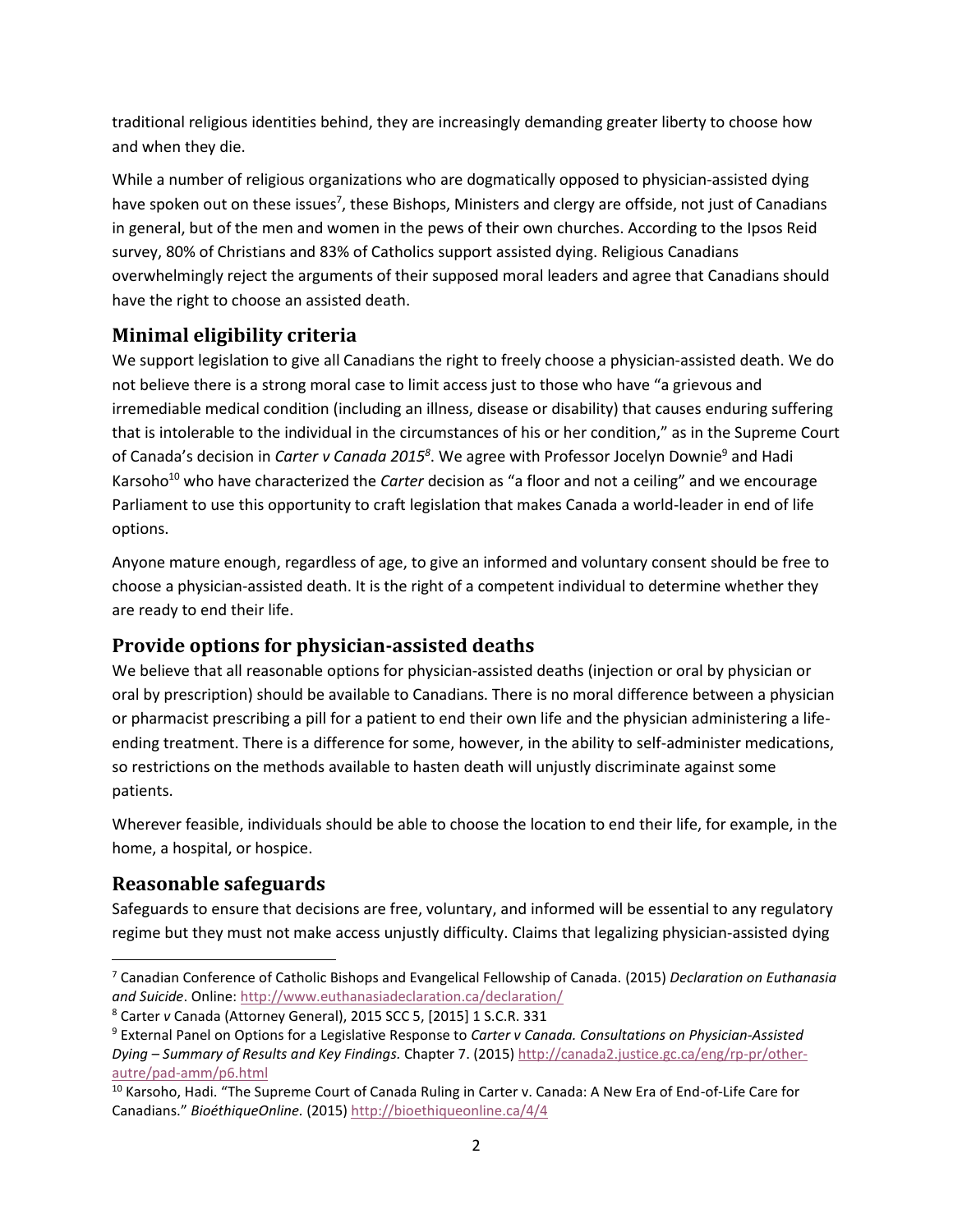will lead to a "slippery slope" where vulnerable people will be taken advantage of are refuted by the best available evidence. A thorough review of evidence from Oregon and The Netherlands concludes: "There is no current evidence for the claim that legalised [physician-assisted dying] or euthanasia will have disproportionate impact on patients in vulnerable groups."<sup>11</sup>

In order to receive an assisted death, an individual must be competent and make a free, voluntary and informed decision. Physicians regularly assess patients' competence to make life and death decisions. We rely on their expertise in assessing competence and determining when they need additional information to do so.

We support the "Supports and Procedures" set out in *A Proposed Framework for Physician-Assisted*  Dying by Dying With Dignity Canada<sup>12</sup>. A second, independent physician should be required to provide written confirmation that the patient has made a free, voluntary, and informed decision and meets the criteria for access to physician-assisted dying. This will ensure that the patient is competent and is not being coerced into a decision that they would not otherwise make. A specialized capacity assessment may be sought by either physician if they have any uncertainty about the patient's capacity to provide informed consent. An individual whose request for a physician-assisted death is declined would have the right of timely appeal.

Physicians, who regularly judge a patient's competency, are sufficiently qualified to attest to whether a patient is making a free, voluntary, and informed decision. Additional psychological tests only serve to create further barriers to access and needlessly restrict patients' rights.

We also expect physicians to honour a patient's request for a physician-assisted death when that request is made freely and explicitly in advance, for example through an advance care directive (or similar living will).

We do not support mandatory waiting periods because they are necessarily arbitrary and do not reflect individual circumstances. The determination of whether the request for assistance is enduring should be part of the physician's assessment process. We believe physicians are best positioned to assess the need for waiting periods and should do so on a case-by-case basis.

We are strongly opposed to any requirement that a patient would have to consult with anyone besides their physician, particularly a pastor or religious leader. Choosing to end a life is a personal choice between a patient and their physician.

We do not support establishing independent panels to determine the legitimacy of an individual's request to have a physician-assisted death. Such requests should remain between a patient and their physician. Therapeutic Abortion Committees in the 1970s and 80s showed that such panels severely restrict access and create large discrepancies in availability between jurisdictions across Canada. We

l

<sup>&</sup>lt;sup>11</sup> Battin MP, van der Heide A, Ganzini L, van der Wal G. Legal physician-assisted dying in Oregon and the Netherlands: evidence concerning the impact on patients in "vulnerable" groups. *Journal of Medical Ethics*. 2007;33(10):591-597. doi:10.1136/jme.2007.022335.

<sup>12</sup> Dying With Dignity Canada. *A Proposed Framework for Physician-Assisted Dying*. (2015) [http://www.dyingwithdignity.ca/principles\\_for\\_legislation](http://www.dyingwithdignity.ca/principles_for_legislation) Accessed: Sep 9, 2015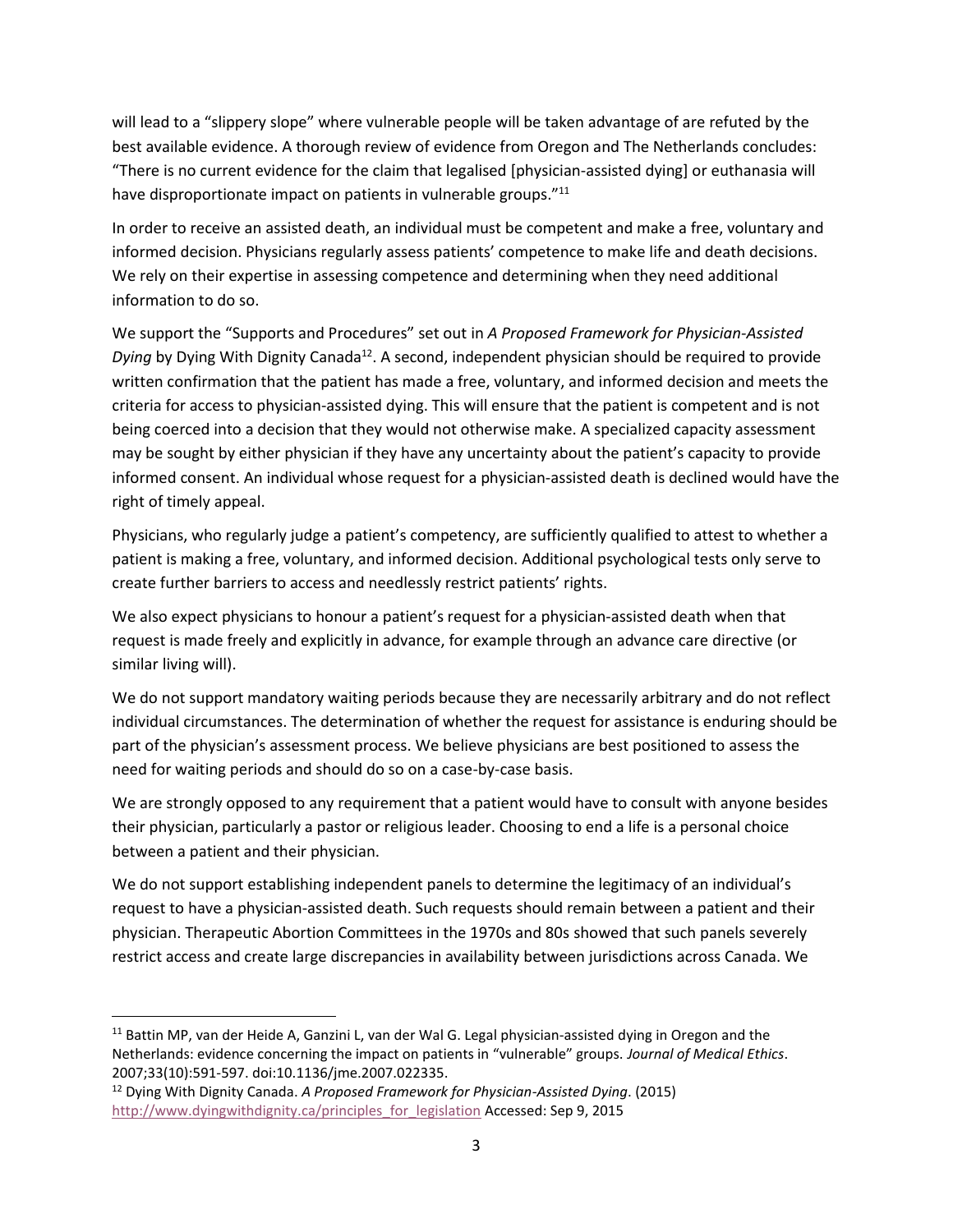have no reason to believe that physician-assisted dying committees would result in a more just provision of services.

#### **Guaranteed access**

The *Carter* decision is clear: Eligible Canadians have the right to a physician-assisted death. However, this will only be a hypothetical right unless it is enshrined in the publicly-funded Canadian healthcare system. Among other principles, the *Canada Health Act* is based on accessibility and universality. These principles ensure that everyone is able to access necessary treatments in Canada and should apply to end of life care. Otherwise we risk restricting the right to die with dignity and to end suffering to only those who can afford it.

Similarly, guarantees must also be provided to ensure access for people who cannot speak or write. Patients should be able to present their request for a physician-assisted death in writing or orally.

Health care institutions (including but not limited to hospitals, hospices, residential or long-term care facilities) that receive public funds should be required to allow physician assisted death within the institution. Institutions that refuse should see their funding withdrawn. This is not just a hypothetical concern. Since Quebec legalized physician-assisted dying, numerous hospices have proclaimed that they planned to refuse to provide the service. This institutional boycott threatens to create a larger discrepancy in service than already exists in the provision of abortions in Canada. Such a challenge to access must be pre-empted by ensuring Canadians have access to their rights under the *Carter* decision.

## **No conscientious objections**

Similarly, because of the risk that access will be jeopardized, we do not support so-called "conscientious objection" clauses that permit physicians and pharmacists to opt-out of doing their jobs because of their personal beliefs. Medical professionals have a responsibility to respect their patients' autonomy and their dignity. Therefore the right of an individual to receive a physician-assisted death outweighs any personal, ethical or religious objections of a medical professional.

If allowances for conscientious objections are permitted, such allowances must be rare, unrelated to belief in a deity (or deities) or other supernatural entities, and applied in a manner that places first priority on the patient's wishes. Objections should not interfere with or obstruct a patient's right to a physician-assisted death. Physicians and pharmacists should be required to provide information about physician-assisted dying according to the established norms of informed consent law. Physicians who are not prepared to provide physician-assisted death and pharmacists who are not prepared to fill prescriptions for life-ending medication should be required to provide effective and timely referral. Patients in remote areas should be guaranteed equal access as those in major cities and should not be required to travel to obtain a physician-assisted death.

## **Collecting statistics**

Data on requests for physician-assisted deaths and subsequent outcomes should be collected. Such data will be vital to ensure we know if access is equitable and to highlight other issues as they arise. Summary results from these data should be publicly released and data (stripped of personally identifiable information) should be available to independent researchers.